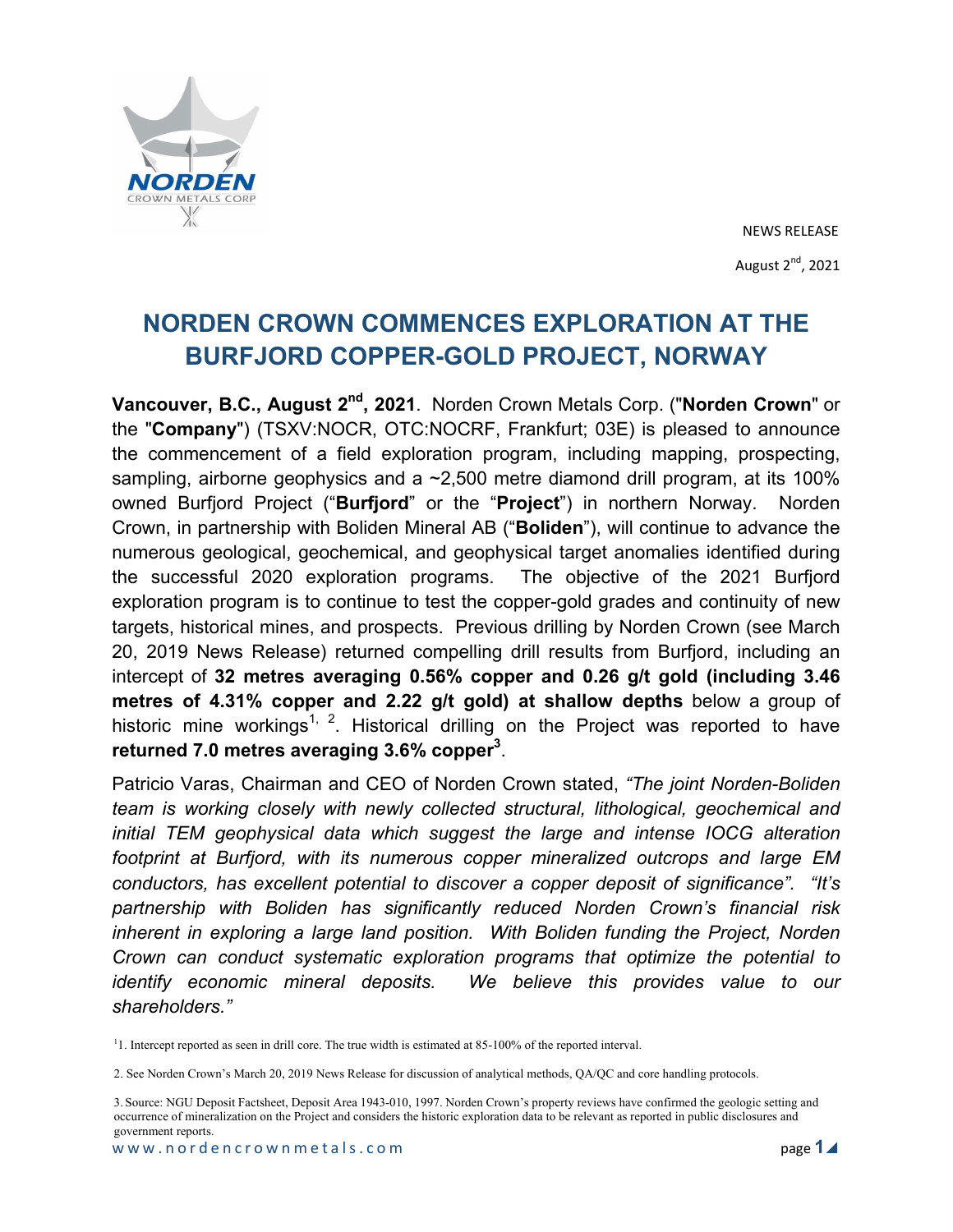

# **2021 Exploration Program**

The 2021 Burfjord exploration program consists of diamond drilling, mapping, prospecting, outcrop sampling, airborne magnetic and ground electromagnetic geophysical surveys (see below). Norden Crown has engaged and deployed the necessary field crews as well as the drilling and geophysical service providers to execute the fully funded and permitted exploration program.

# *Surface Geological Mapping and Sampling*

Norden Crown has deployed field teams to conduct mapping, sampling and prospecting of the Burfjord claims in order to enhance geological targets identified in 2020. This work is expected to take approximately one month to complete. Results from the geological and alteration mapping and sampling of these targets will be used to contextualize ground and airborne geophysical data that will be collected in the 2021 Burfjord exploration program (see below) with the ultimate aim of defining drill targets.

# *UAV Magnetic Geophysics*

Norden Crown has engaged GRM Geophysics (Finland) to conduct a UAV airborne magnetic survey covering the entire Burfjord land position. The survey includes approximately 857 line kilometres of magnetic geophysics. Survey lines have been laid out at 100 metre line spacing with tie lines at 1000 metre spacing. The work will be completed over a period of approximately 3-4 weeks depending on weather conditions. The survey will be flown with a quadcopter carrying a GEM-GSMP35 potassium magnetometer. A GEM GSM19 Overhauser magnetometer will be used as a basestation.

# *Fixed Loop Transient Electromagnetic (TEM) Geophysics*

Norden Crown has also engaged GRM Geophysics (Finland) to conduct approximately 30 line kilometres of TEM Geophysics on prioritized targets on Burfjord. The survey includes 5 loops and builds upon the TEM data collected in 2020 (1 survey loop), which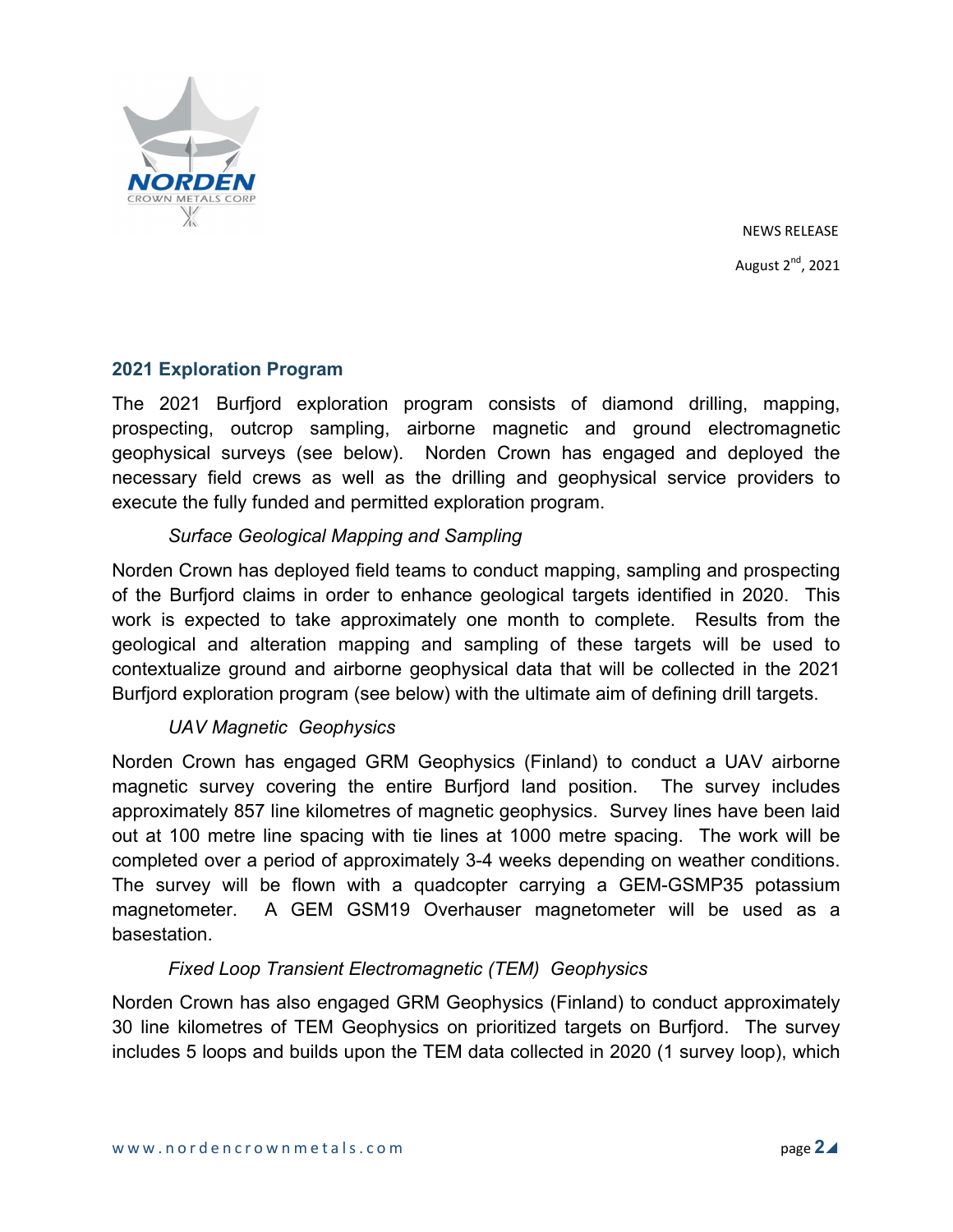

NEWS RELEASE

August  $2^{nd}$ , 2021

identified a high-priority conductor measuring 1,900 metres between high grade copper targets at Gamlegruvan and A-Gruva (Figure 1). TEM loops at Burfjord are strategically positioned along the axis of the Burfjord Anticline to identify conductive copper targets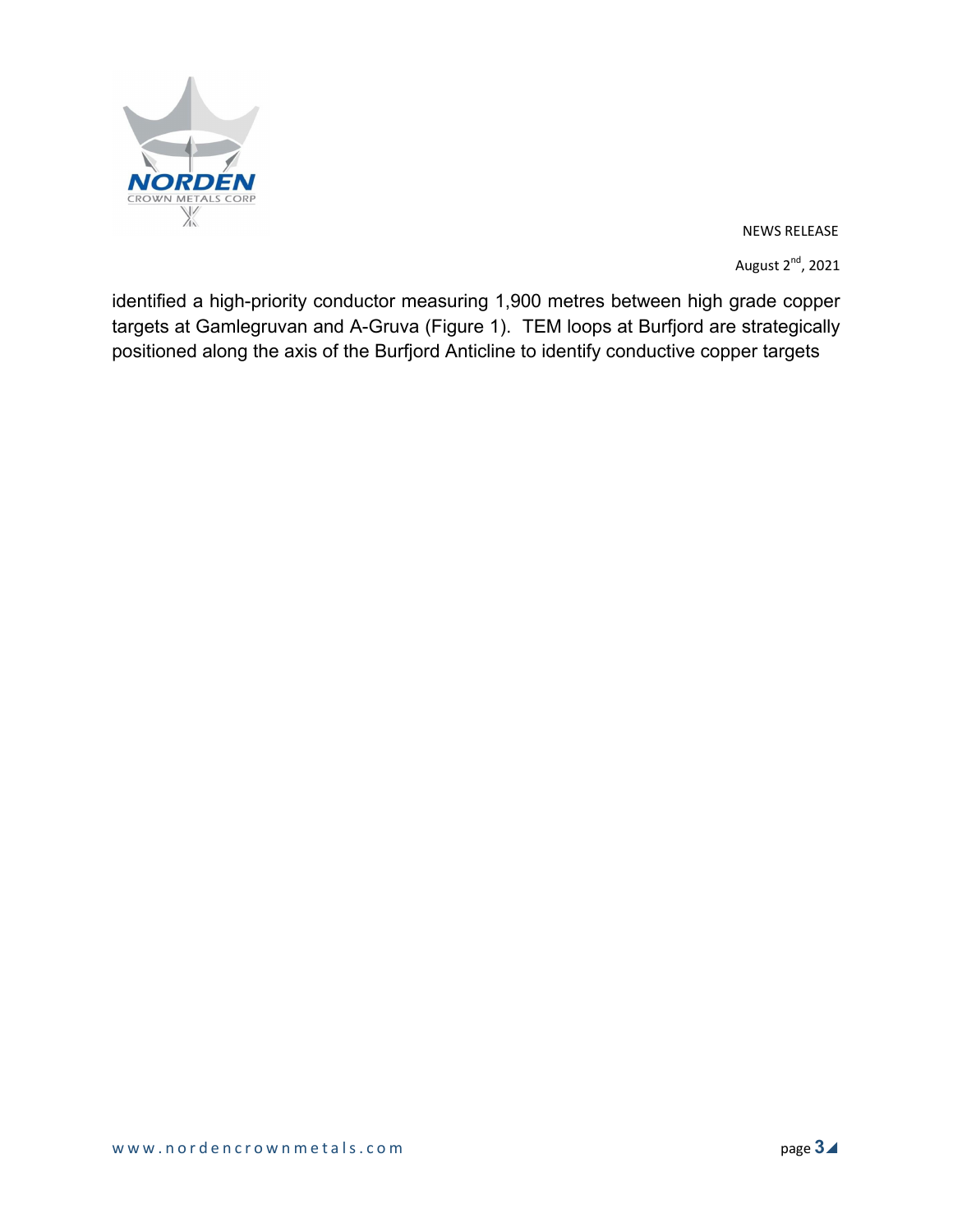

#### NEWS RELEASE





Figure 1. Location of planned exploration activities at the Burfjord Project, northern Norway.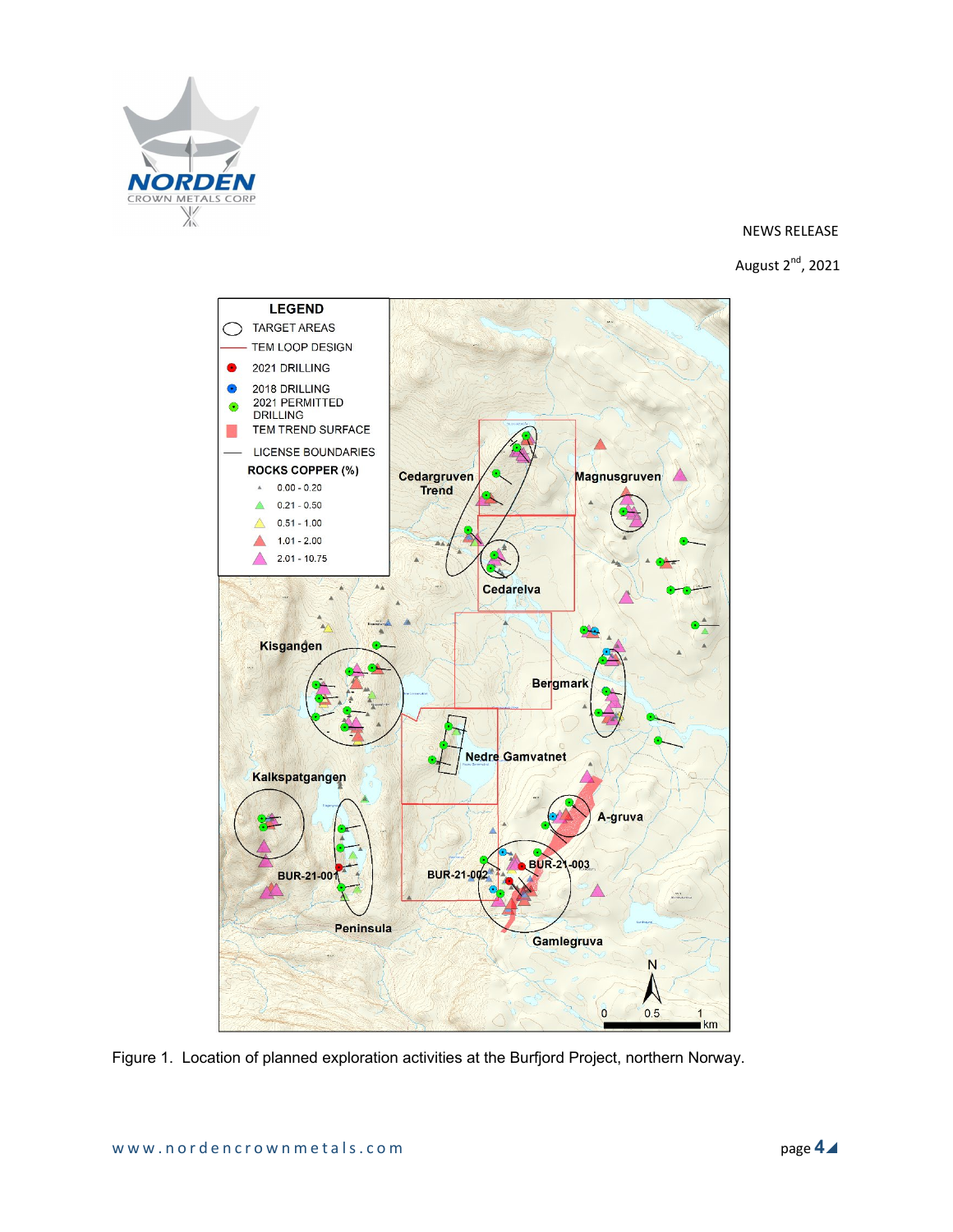

across all the high-priority prospects (Figure 1). The results from TEM resistivityconductivity data will enhance Norden Crown's geological interpretations and will be used to track copper and gold associated sulphide mineralization at depth and to increase confidence in the planned exploration drilling targets.

# *Diamond Drilling*

Norden Crown has engaged Arctic Drilling NOR (Norway) to complete ~2,500 metres of diamond drilling (expected to commence early August, 2021) with the objective of expanding the footprint of mineralization identified in 2019 (see March 20, 2019 News Release) and to test additional geological, geochemical and geophysical targets identified in the 2020 field programs. Previous drilling at Burfjord by Norden Crown intercepted 32 metres averaging 0.56% copper and 0.26 g/t gold (including 3.46 metres of 4.31% copper and 2.22 g/t gold) at shallow depths below a group of historic mine workings $^2$ . Historical drilling on the Project is reported to have returned 7.0 metres averaging 3.6% copper<sup>3</sup>. The summer 2021 diamond drilling program is designed to follow up on 3 holes (970.5 metres) drilled in the Peninsula and Gamle Gruva target areas that were terminated due to logistical complications caused by inclement winter weather conditions and restrictions imposed by Covid-19 safety measures.

# **Burfjord Joint Venture Terms**

Norden Crown entered into an option agreement (the "Agreement") with Boliden in respect to Burfjord (see June 10, 2020 News Release). In order to earn its 51% interest in the Project, Boliden must fund 100% of the exploration programs by spending US\$6 Million over the next four years.

# **Overview of the Burfjord Project**

The Project, located in the Kåfjord Copper Belt near Alta, Norway is highly prospective for Iron Oxide Copper Gold (IOCG) and Sediment Hosted Copper mineral deposits. High-grade copper-gold veins at Burfjord that were historically mined (pre 20th century) at reported cutoff grades of 3-5% Cu are surrounded by envelopes of stockwork veins or disseminations of copper mineralization extending tens to hundreds of metres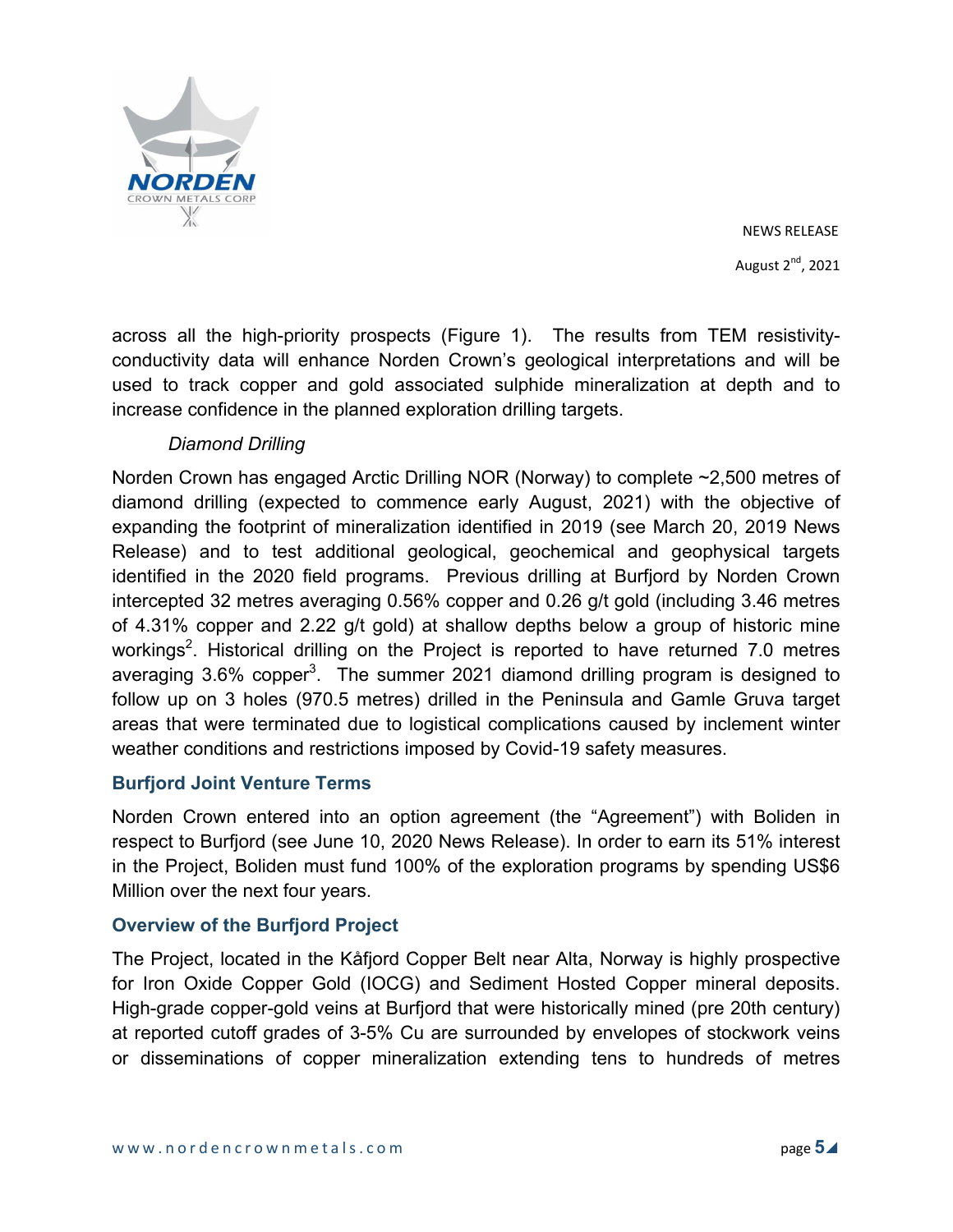

laterally into the host rocks. Norden Crown and Boliden believe this mineralization has economic potential and represents an attractive bulk tonnage exploration drilling target.

Copper bearing veins in the project area are dominated by ferroan carbonate, sodiumrich minerals, and iron-oxide minerals (magnetite and hematite), but also contain the economically important minerals chalcopyrite, bornite and chalcocite in addition to cobalt-rich pyrite as generally coarse grained (often 0.5 centimetre to multi-centimetre scale) disseminations in the veins.

Burfjord is comprised of six exploration licenses totaling 5,500 hectares in the Kåfjord Copper Belt near Alta in Norway. During the nineteenth century, copper mineralization was mined from over 30 historic mines and prospects developed along the flanks of a prominent 4 x 6-kilometre fold (anticline) consisting of interbedded sedimentary and volcanic rocks. Many of the rocks in the anticline are intensely hydrothermally altered and contain sulphide mineralization.

# **About Norden Crown**

Norden Crown is a mineral exploration company focused on the discovery of silver, zinc, copper, and gold deposits in exceptional, historical mining project areas spanning Sweden and Norway. The Company aims to discover new economic mineral deposits in historical mining districts that have seen little or no modern exploration techniques. The Company is led by an experienced management team and an accomplished technical team, with successful track records in mineral discovery, mining development and financing.

# **Qualified Person**

Daniel MacNeil, P.Geo, a Qualified Person as defined by National Instrument 43-101 *Standards of Disclosure for Mineral Projects*, has read and approved all technical and scientific information contained in this news release. Mr. MacNeil is Vice President Exploration for Norden Crown.

# **On behalf of Norden Crown Metals Corp.**

Patricio Varas, Chairman and CEO